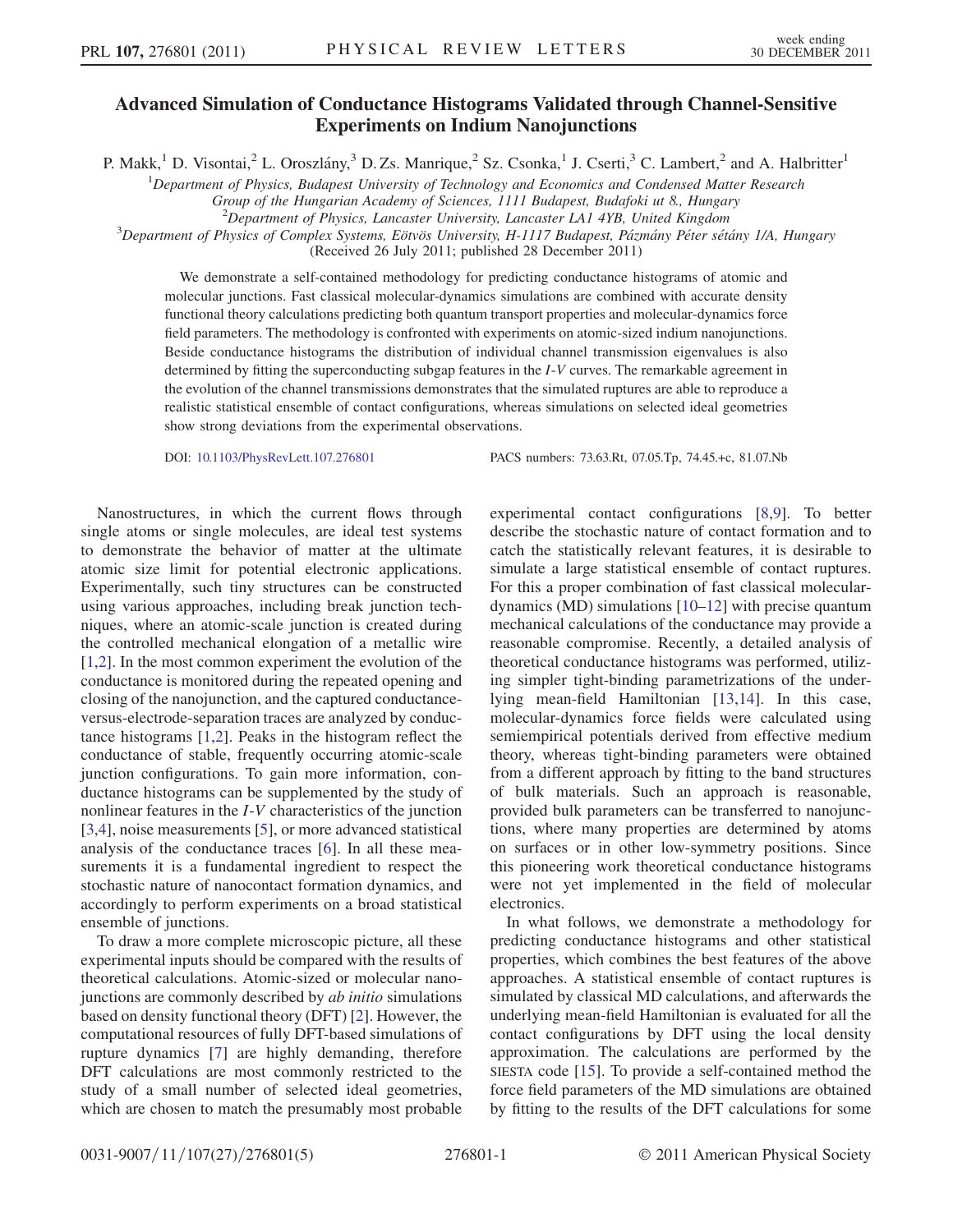model geometries. Finally, the conductance of all the configurations is calculated by a Green's function based evaluation of the Landauer formula  $G = (2e^2/h)\sum_i \tau_i$  [\[16](#page-4-14)[,17\]](#page-4-15), where  $\tau_i$  represents the transmission probabilities for the conductance eigenchannels of the contact.

We validate the methodology by performing a combined theoretical and experimental analysis of indium nanojunctions, taking advantage of the superconducting phase transition of In at  $T = 3.41$  K. In the superconducting phase, multiple Andreev reflections give rise to distinct subgap features in the I-V characteristics of the nanocontact, from which all the transmission probabilities of the conductance eigenchannels of the junction  $\tau_i$  can be precisely determined [[18](#page-4-16)–[20](#page-4-17)]. The experimental insight to the statistical distribution of the individual channel transmission eigenvalues provides a unique possibility for a strict confrontation of theoretical simulations with reality, going far beyond the comparison of measured and calculated single-atom conductances.

The details of the experimental and theoretical methods are available in the Supplemental Material [\[21\]](#page-4-18).

Figure [1](#page-1-0) demonstrates both experimentally measured and theoretically simulated conductance traces and histograms. Figures [1\(a\)](#page-1-1) and [1\(b\)](#page-1-1), respectively, show examples of experimental conductance traces and the conductance histogram constructed from 5000 individual traces. The experimental histogram shows a sharp peak at  $G \approx$ 1.1 $G_0$  ( $G_0 = 2e^2/h$ ), a smaller peak at  $G \approx 1.7G_0$ , and two broader peaks at  $G \approx 2.5G_0$  and  $4G_0$ , respectively. These peak positions are reproducible for different samples with some variation of the relative peak amplitudes. The theoretical histogram in Fig. [1\(d\)](#page-1-1) is constructed from 100 independent simulated conductance traces, from which examples are presented in Fig. [1\(c\).](#page-1-1) The simulated histogram nicely reproduces the first peak of the experimental histogram, and it also shows recognizable peaks at higher conductances around 2.5 and  $4G_0$ , close to the third and fourth experimental peak. The second experimental peak may be reflected by a shoulder around  $G \approx 1.5$  in the simulated histogram. The simulated traces show clear conductance plateaus, however, in contrast to the sharp experimental conductance jumps the calculated traces exhibit smoother transition between the plateaus. The conductance steps are mainly governed by the delicate balance of elastic deformation and the change of surface energy. In our view realistic elastic forces are accurately simulated, whereas a proper simulation of surface energy is highly demanding within classical MD simulations. Therefore, the simulations are expected to be precise once a stable configuration is established, but the simulation of the jumps between metastable configurations is less accurate. The agreement with the measured conductance histogram indicates that the simulations are able to provide a realistic ensemble of junction configurations, however, for a stronger justification of this statement a more detailed

<span id="page-1-0"></span>

<span id="page-1-1"></span>FIG. 1 (color online). The top panels show demonstrative experimental conductance traces (a) and the conductance histogram (b) for indium junctions. The counts are normalized to the number of traces included. The bottom panels show examples of simulated conductance traces (c) and a theoretical conductance histogram (d). Note, that in (a) and (c) the zero point of the distance scale is arbitrarily chosen as the origin of the horizontal axis. Below the panels some atomic configurations are demonstrated (e1)–(e4), respectively, corresponding to the positions on the simulated traces signed by stars.

confrontation of the experimental and theoretical data is necessary.

For a deeper comparison of the simulated data with experimental junction configurations we perform a detailed statistical analysis of the conductance channels' transmission eigenvalues. Experimentally we have measured the current-voltage characteristics of more than 500 independent junctions in the superconducting state, and by fitting the subgap structures we have determined the transmission probabilities  $\tau_i$  for the open conductance channels of all these junctions [\[21\]](#page-4-18). The channel transmissions are also determined along all points of the simulated 100 traces by diagonalizing  $t^{\dagger} t$ , where t is the transmission part of the scattering matrix.

Experimentally we have found that in spite of the stochastic nature of contact rupture the evolution of the average channel transmissions as a function of the total conductance is material specific, and it is a well-defined function for a given material. This evolution is demonstrated in Fig. [2](#page-2-0) both for the measurements on In junctions and for the simulations (orange squares and blue circles, respectively). A remarkable agreement is found between theory and experiment, which gives a strong justification that the simulations provide a realistic ensemble of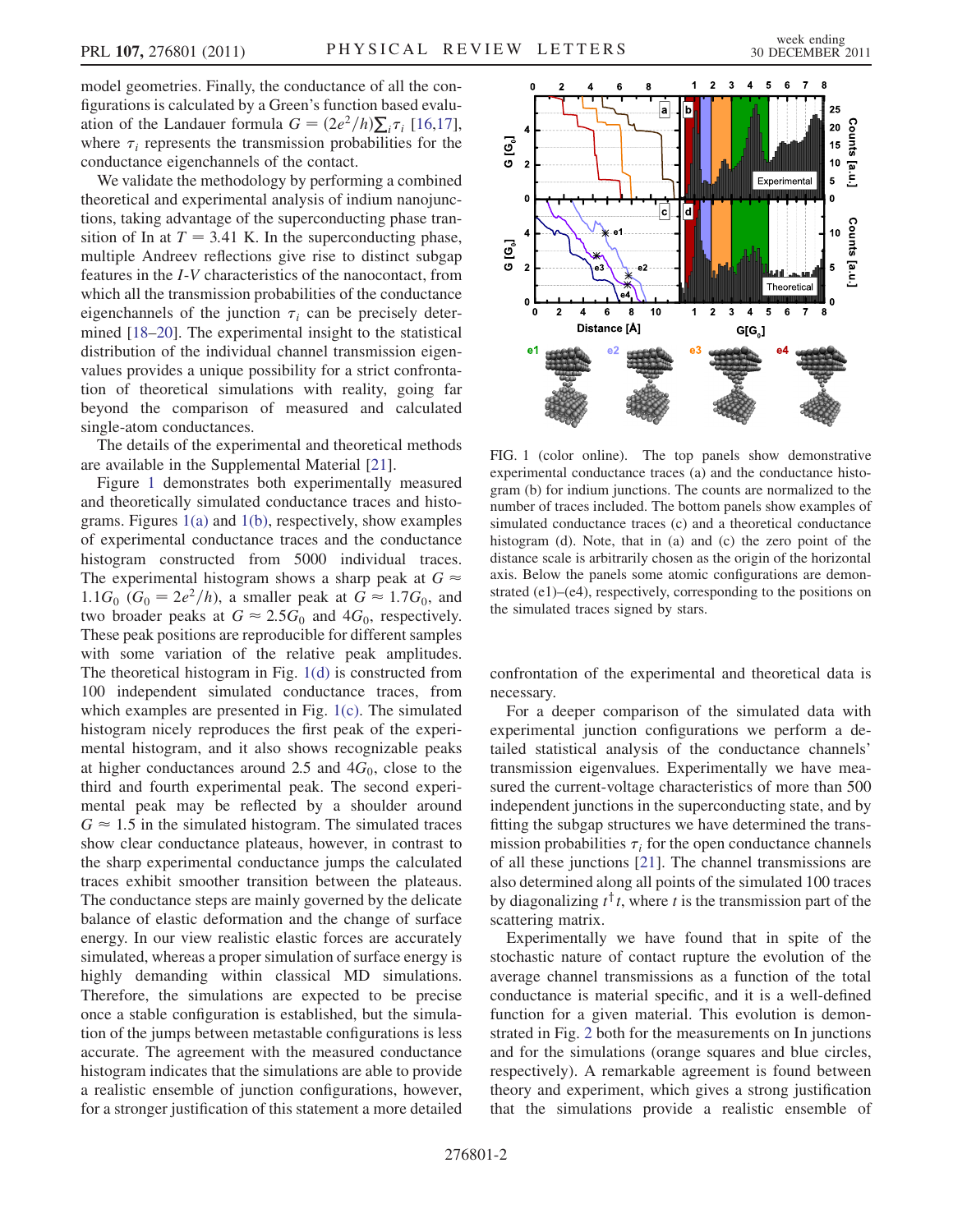

<span id="page-2-0"></span>

<span id="page-2-1"></span>FIG. 2 (color online). (a)–(d) The orange squares and blue circles, respectively, show the mean value of the experimental and theoretical channel transmissions. The solid red (dashed green) lines, respectively, show the channel transmissions during the stretching of an ideal dimer (monomer) configurations. The geometries of these ideal configurations are demonstrated in the insets. Panels (e) and (f ) demonstrate the scattering wave function of the first two eigenchannels in a junction with an ideal dimer configuration ( $G = 1.18G_0$ ,  $\tau_1 = 0.985$ ,  $\tau_2 =$ 0.102). The first channel (e) shows a  $\sigma$ -type, whereas the second channel (f) shows a  $\pi$ -type wave function at the central two atoms.

junction configurations. The complete distribution of measured and calculated transmission eigenvalues is demonstrated in the Supplemental Material [[21](#page-4-18)].

This agreement allows us to identify the typical atomic configurations, which are responsible for the different peaks in the experimental histogram. After a detailed analysis of the atomic arrangements along the theoretical conductance traces, we have found a clear matching between the four distinct conductance regions around the peak positions [four color areas in Figs.  $1(b)$  and  $1(d)$ ] with some typical contact configurations demonstrated in Figs. [1](#page-1-0)(e1)–(e4). The region of the fourth peak ( $G = 3-5G_0$ , green area) is typically related to configurations with 3 or 4 atoms in the smallest cross section [Fig. [1](#page-1-0)(e1)], which we denote by  $N-3-N'$  or  $N-4-N'$  configuration (the middle number is the number of atoms in the smallest cross section, whereas N and  $N'$  are the number of neighbor atoms on both sides which can have different values being larger than the middle number). The third peak ( $G = 1.9-3G_0$ , orange area) basically corresponds to arrangements with 2 atoms in the smallest cross section  $[N-2-N'$  configuration, Fig. [1](#page-1-0)(e3)]. The small peak at  $G \approx 1.7G_0$  ( $G = 1.3-1.9G_0$ , blue area) is mainly related to a monomer configuration with a single atom in the smallest cross section  $[N-1-N']$  $[N-1-N']$  $[N-1-N']$ , Fig. 1(e2). The position of the first peak ( $G = 0.5-1.3G_0$ , red area) is clearly related to a dimer configuration, where a chain of two atoms connects the two electrodes  $[N-1-1-N']$ , Fig. [1\(](#page-1-0)e4)]. A movie demonstrating the evolution of the contact configuration along the simulated conductance traces is available in the Supplemental Material [\[21\]](#page-4-18).

Until now, most of the DFT-based calculations were applied to small numbers of selected geometries and therefore for comparison, we have performed simulations on some ideal pyramidlike junctions, which are cleaved from bulk indium crystal structure without any relaxation. The solid (red) lines in Fig. [2](#page-2-0) demonstrate the opening of the conductance channels as the distance between the apex atoms of an ideal {001}-oriented dimer configuration is varied [the ideal geometry is demonstrated in the inset of Fig. [2\(a\)](#page-2-1)]. At the optimized separation, the conductance of the ideal dimer configuration is  $G \approx 1G_0$  (red square), in agreement with the simulated traces [e.g. Fig. [1](#page-1-0)(e4)]. The transmission probabilities of the first two channels for this geometry show reasonable agreement with the experiment, whereas the almost zero transmission of the third channel is far below the experimental data. As a second example, the dashed (green) curve shows the opening of the conductance channels for an ideal {001} oriented monomer configuration [see inset of Fig. [2\(b\)\]](#page-2-1). For this arrangement the conductance at the optimal separation is  $G \approx 2.5G_0$  (green circle), which significantly exceeds the conductance of monomer configurations obtained by MD simulations, and furthermore the evolution of the channel transmissions strongly deviate from the experimental mean values. These discrepancies are attributed to the sensitivity to the number of neighbor atoms, which is defined to be  $2 \times 4$  for the ideal monomer, whereas in the MD-based traces the middle atom usually has only 2 or 3 neighbors on each contact. The above comparisons demonstrate, that at  $G \leq 1.1G_0$  the junctions are reasonably described by an ideal dimer configuration, although the transmission probabilities show deviations from the experiment presumably due to the unrealistic symmetry of the ideal structure. However, at higher conductances, where the precise geometry of the junction strongly influences the conductance, ideal configurations give a false result, and besides the simulations of ideal geometries are not able to describe transitions between different configurations. In contrast, MD simulations are able to sort out the statistically relevant ensemble of configurations, and can provide excellent agreement with the experimental data even on the level of individual channel transmissions.

With theoretical simulations not only the transmission probabilities, but also the scattering wave functions corresponding to the different conductance channels can be determined. Figures  $1(e)$  and  $1(f)$  show the absolute value of the wave functions of the first two eigenchannels of an ideal dimer configuration, associated with an incoming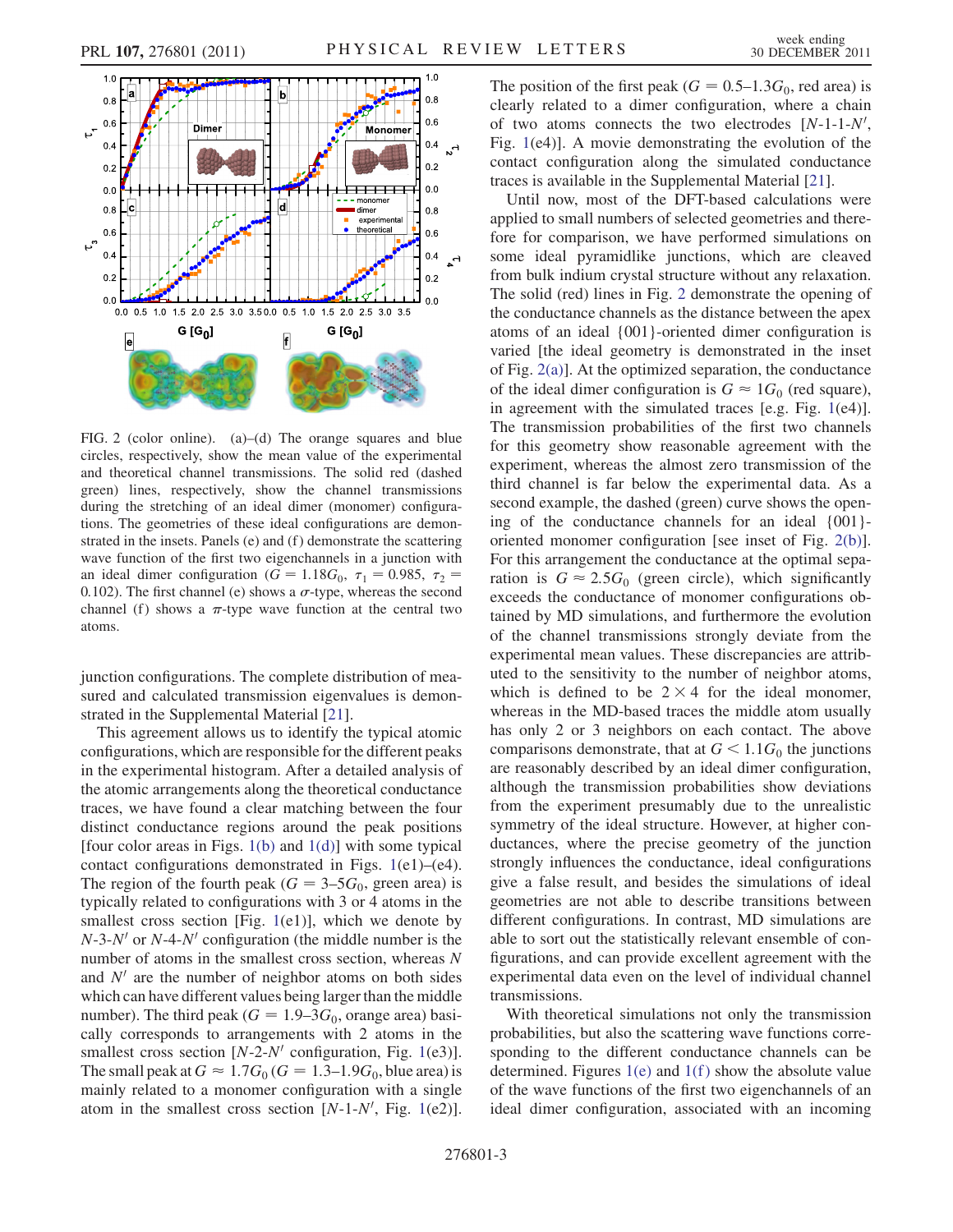<span id="page-3-1"></span>

<span id="page-3-0"></span>FIG. 3 (color online). An experimentally measured conductance plateau (b) and the I-V curves recorded at three different points of the plateau  $(a1)$ – $(a3)$ . The fitted channel transmissions are given in the insets of panels  $(a1)$ – $(a3)$ , and demonstrated by red squares, blue stars, and orange triangles in panel (b) Panel (c) demonstrates a theoretical conductance trace (top black curve) together with the evolution of the channels transmissions (lower three curves, red, orange, and blue, respectively). Panels  $(d1)$ – $(d3)$  demonstrate the junction geometries at the three points of the theoretical trace marked by stars.

wave from the left electrode. It is clear that the first, highly transmitting channel is related to a  $\sigma$ -type, whereas the second channel with significantly smaller transmission is related to a  $\pi$ -type wave function on the central two atoms. This picture agrees with previous tight-binding calculations, which have shown that in  $p$  metals, the first channel comes from the hybridization of s and  $p<sub>z</sub>$ orbitals, whereas the second and third channels are related to  $p_x$  and  $p_y$  orbitals [[22](#page-4-19)].

It is also interesting to follow the evolution of the conductance channels along individual conductance plateaus. Figure [3\(b\)](#page-3-0) shows a rather flat conductance plateau in the region of the first histogram peak. The channel transmissions were measured at three points on the conductance plateau (black circles). The total conductance of these points is constant with an accuracy of 1.5%. In contrast, during stretching the transmission of the first channel increases with more than 5% towards unity [as demonstrated by the enhancement of the zero bias supercurrent in the  $I-V$  curves, Fig. [3\(](#page-3-1)a1)–(a3)] and the transmissions of the further channels decrease. We have found this type of behavior (i.e., the opening of the first channel as the junctions is stretched along a straight plateau) rather typical in indium junctions, which was frequently observed in theoretical simulations as well [Fig. [3\(c\)\]](#page-3-0). According to the simulations, this behavior has a geometrical origin; the final stage of the rupture is frequently associated with a dimer contact tilting towards the contact axis [Fig.  $3(d1)$  $3(d1)$ – $(d3)$ ]. During this process the  $\sigma$ -type channel is found to have the largest transmission at the final, most symmetric configuration (dimer parallel with the axis), whereas the transmission through the  $\pi$ -type channels is gradually suppressed. For further illustration, the evolution of the wave functions along this conductance trace is demonstrated by a video in the Supplemental Material [[21](#page-4-18)].

In conclusion, we have demonstrated a self-contained method for the simulation of a statistical ensemble of junction configurations and conductance histograms. To obtain a proper compromise between speed and accuracy we have combined DFT-based calculations of the conductance with classical MD simulations of the rupture. The MD force fields were fitted to DFT calculations, which ensures the self-contained nature of the method, and enables its application for a wide range of materials—including multicomponent systems—without a detailed a priori knowledge of material properties. The simulations were confronted with experiments on indium nanojunctions. Experimentally not only were conductance traces and conductance histograms measured, but also a detailed insight into the distribution of individual channel transmission eigenvalues was obtained by fitting the subgap structures in the I-V curves of a statistical amount of superconducting junctions. The simulations have shown remarkable agreement with experiment even on the level of individual transmission eigenvalues, demonstrating that the classical MD simulations are able to produce a realistic ensemble of junction configurations. However, if the contact rupture is not simulated by MD, rather the conductance is calculated along the elongation of some ideal contact configurations a strong deviation is obtained from the experimental data. This comparison demonstrates that ideal structures—which are frequently adopted in simulations—are not realistic representations of experimental junctions, and a statistical approach is essential for an accurate identification of typical experimental junction configurations.

The proposed statistical approach would also improve the outcome of simulations on single-molecule junctions and other molecular electronics devices, where stochasticity is a major experimental difficulty. The force-field parametrization of multicomponent systems is not uncommon in MD calculations [[23](#page-4-20)–[27\]](#page-4-21), and DFT level conductance calculations are also routinely performed on molecular junctions. Utilizing these experiences our combined approach could indeed be generalized to systems containing multiple atomic species.

The authors are grateful to J. Ferrer, M. Migliorato, and J. Jefferson for fruitful discussions and to G. Rubio-Bollinger for the multiple Andreev reflection fitting code. This work has been supported by the Hungarian research funds No. OTKA K76010, No. K75529, No. NK72916, No. NNF78842, No. TAMOP-4.2.1/B- 09/ 1/KMR-2010-0002, No. TÁMOP 4.2.1./B-09/1/KMR-2010-0003, and the EU Grants NanoCTM and FUNMOLS, ERG 239223. A. H. and S. C. received support from a Bolyai János Scholarship.